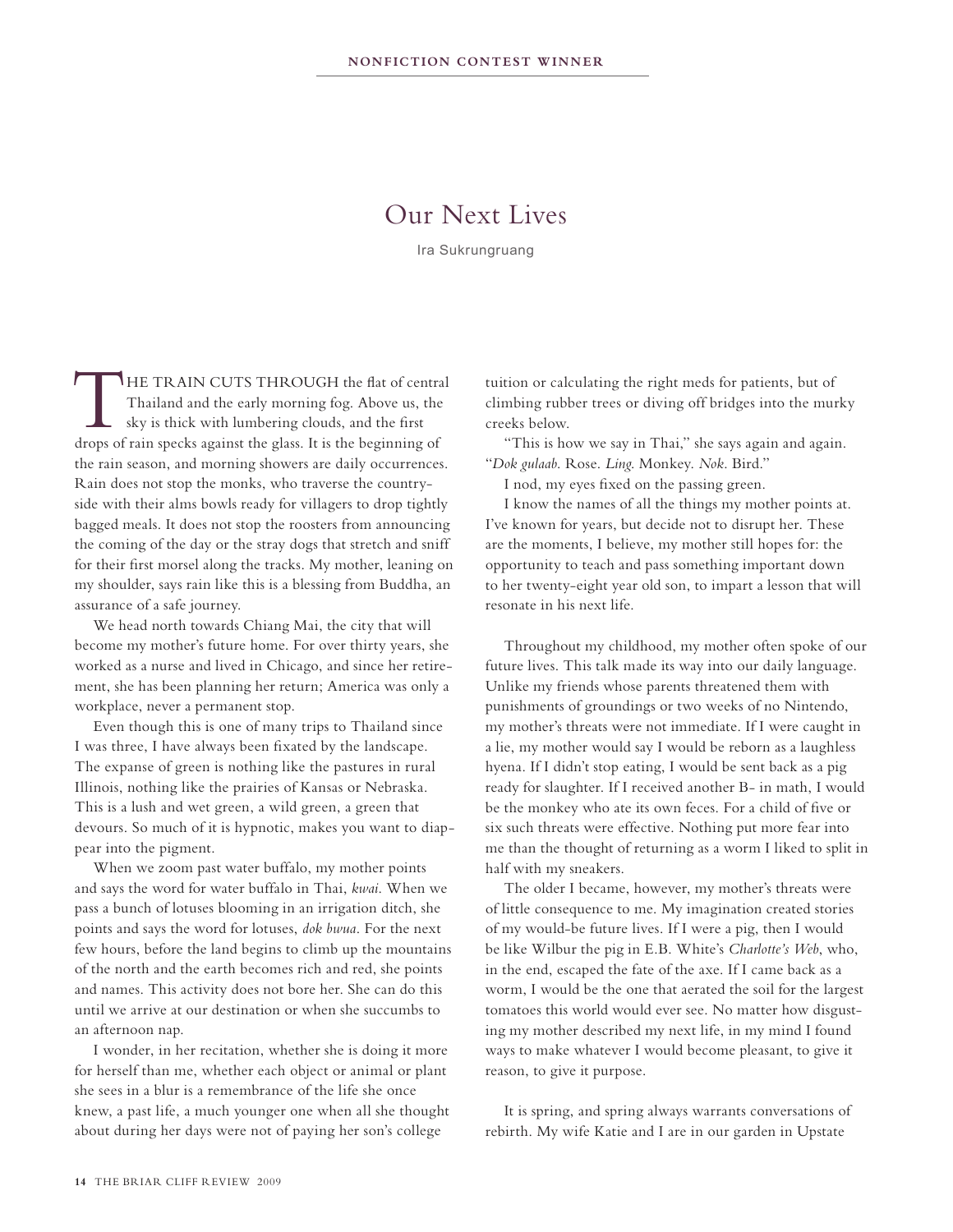New York. My mother will be arriving in a few days for a visit with her only son and white wife, who, according to her, is very Thai and thus deemed acceptable. Katie and I do regular maintenance to the garden, making sure we've pulled out all the weeds, planting annuals in the empty spaces, and mulching. Though we do not say it, we work quickly and thoroughly, knowing my mother loves to spend time on one of the Adirondack chairs in the early morning with her cup of instant coffee. This will be her last visit before returning home.

Katie believes there is a purpose to almost every living thing on this planet. Even though she was born in a Christian family – she claims no affinity towards any religion – she is more Buddhist than some of the monks I've known through all my years of attending Wat Dhammaram, the Thai Buddhist temple of Chicago.

 As we work, I ask the purpose of a few of my least favorite insects. "How about spiders?" I say and shiver. I am a bit arachnophobic.

"They keep flies and mosquitoes in check," says Katie.

"All right, mosquitoes. What possible purpose do they serve in life?"

This one Katie takes a while to answer. She places snapdragons next to the red mini-rose. "To make you miserable."

"That's a cop-out."

"Fine. Birds eat them. Swallows. Purple martins."

 I dig out a spent dandelion. "My mother thinks the things that inconvenience us, that cause us angst, are part of life, too."

"Isn't that a Buddhist concept? Suffering?"

"Hell yeah, it is."

Katie mulches her new plantings, while I get the hose ready to water them.

"What would you choose to be if it came down to a mosquito and spider?" she says.

 Not many weeks ago, I read an article about the largest spider web found in America. It was in Texas and was as big as a football field. The reporter described the web as fairy tale white. Though I loathed and feared spiders – something my mother thinks I acquired in a prior life; perhaps I had been bitten by one and died – to be that particular spider, to spin that web, would be a life well spent. I tell Katie so.

"That," my wife says, "is true purpose."

 I ask her if she would like to be born as *her* biggest fear: June bugs.

"Not in a million years. I hate those fuckers."

 While surfing the internet, I found a website called Reincarnation Station. It's a site that has a simple quiz you can take to find out what you would be in the future. I do not remember the exact questions, but some were about personality, like, *Are you a social person?* Others were simple what ifs? *What if you only had two dollars and a friend asked to borrow* 

*exactly two dollars, what would you do?* After answering about 10 questions, Reincarnation Station took twenty seconds to calculate that I would return as a rhino, which meant, according to the website, that 27% of people will be reincarnated as a higher form of life than me.

The trip to Chiang Mai is about twelve hours long. We  $\perp$  are halfway there. The rain ceased an hour ago, but my mother hasn't stopped pointing and naming. In the states, when we were in the station wagon, she would read every sign or billboard we passed. When I was younger, this was our favorite pastime. We went from block to block, yelling out the name of streets and the numbers on mailboxes, smiling and laughing as I leaned against her chest. Then I didn't correct her English, didn't criticize how she never rolled her R's. When I became an insubordinate teenager, I found the game childish and complained. I was a complaining master. I told my mother she was annoying. I told her her English was atrocious. I told her she was acting like a child. This, however, only made her do it louder.

 Once I asked her why – besides getting on my last nerve – she insisted on reading every thing we passed?

"Practice English. Learn by saying out loud. Good for memory."

 In the train, my mother has stopped trying to teach me the Thai words for the world outside, not because I wasn't listening, but because, for her, this repetition became an act

## Katie believes there is a purpose to almost every living thing on this planet.

of relearning, and perhaps, an act of reliving. Lulled by the sound of the tracks and the occasional burst from the train horn, my mother reacquaints herself with

Thailand, not as someone who took six-week vacations every other year to visit family, but one who is preparing for a permanent stay. She speaks more to herself, under her breath. Thai words slip through her lips in a barely audible whisper, like a blossoming prayer.

Despite myself, I want to hear her voice. I want to be that child again, cuddled against her chest, sing-songing every road sign, every number on a mailbox. But those moments are lost, tangled in the wild green of memory.

"I know I am deathless…," Walt Whitman wrote in *Song of Myself*. "We have thus far exhausted trillions of winters and summers, there are trillions ahead, and trillions ahead of them."

 We measure time in seasons. We cross off days on a calendar, watch ourselves age in the mirror – one new wrinkle, one new gray, one less strand of hair. We wait for indications in the sky, the fluctuating temperature of the wind, to tell us that, yes, we are indeed moving forward; yes, the world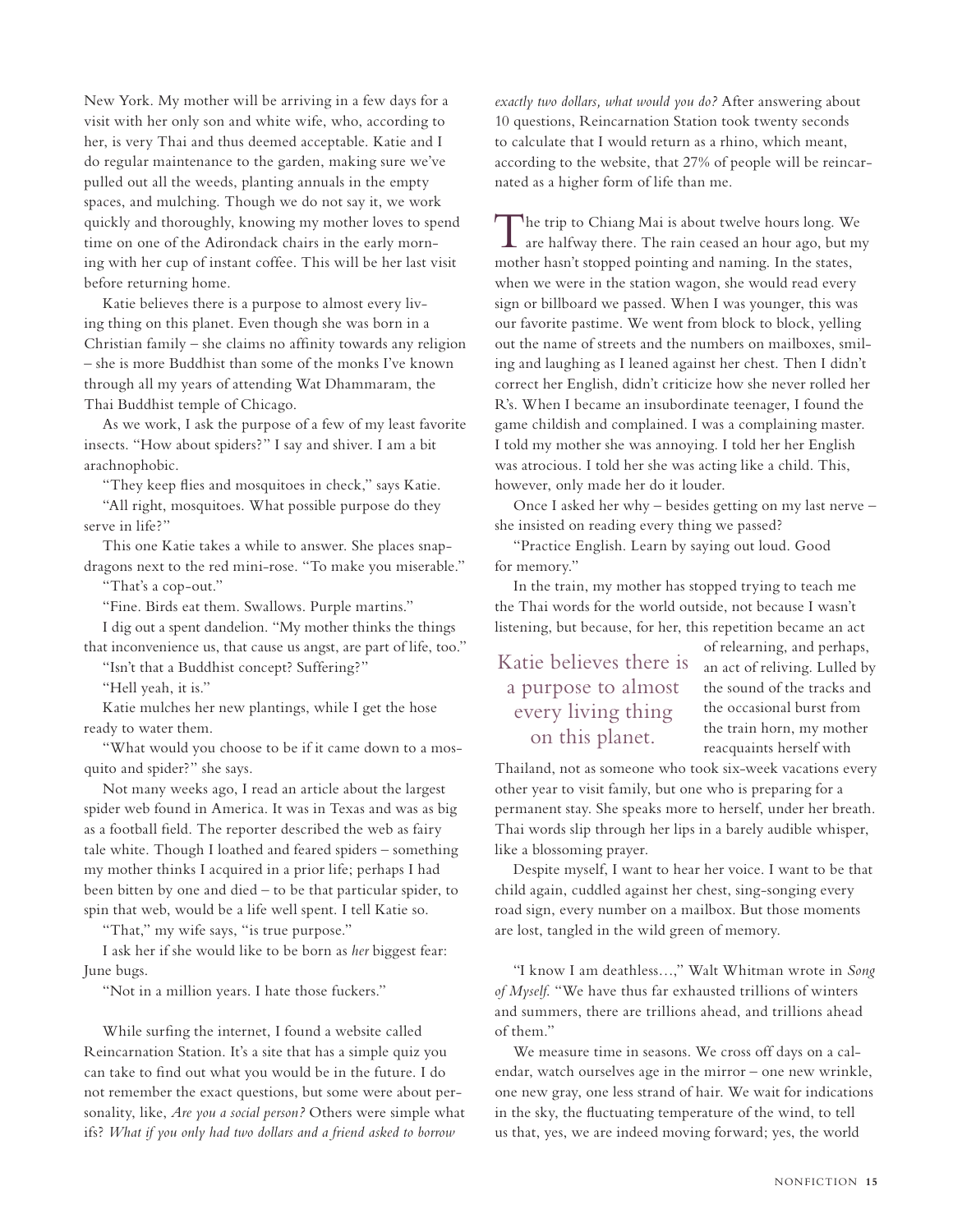around us is evolving as steadily as we are.

But we come back.

We live again.

It is a continuous cycle.

My father might have been Whitman in a former life, if he wasn't already positive he was born the same type of

## I wondered if one could be stuck living the same tragic life over and over again.

man each and every time. He claims to have always been a soldier. In his sleep, sometimes he hears the clashing of swords, feels the undulating motion of going

into battle atop a great elephant. He tells me he always died tragically but honorably.

 In this life, however, he was a wanderer, and it was his wandering that eventually led him onto a different path from my mother and me. Like Whitman, my father loved words, though he never wrote anything other than chemical equations and numbers on fortune telling grids. When he wasn't a tile chemist, he made extra money as a fortune teller.

 Once, when I was eight, I followed him to a Thai restaurant on the north side of Chicago. The owner of the restaurant was having a difficult time staying above the red, and hoped my father could help with his future.

 When we arrived at the restaurant, it was desolate, but immaculately decorated. I felt as if I had walked into a temple in Thailand, with angels dancing across colorful Thai silk, the candles flickering off the jeweled inlets in the walls. The owner had whipped up a feast for us: stir-fried chicken, beef and potato curry stew, scrambled eggs with crabmeat, cellophane noodles with jumbo shrimp cooked in a clay pot. He was a kind man, the owner, with mournful eyes. He possessed the look and build of a Thai Mister Rogers.

 As I ate bowl after bowl of rice, my father said it wasn't the owner's future that was the problem. It was his past, his former lives. The same wrong was repeating itself over and over again. My father went on to describe what had happened in the man's former life in vague details: he had spent too much money on a dream that didn't come to fruition, a dream that eventually sapped him of all he had – his house, his wife and kids, and eventually his life.

 Similarly, in 1980, psychologist Dr. Brian Weiss met his new patient, twenty-seven-year old Catherine, who suffered from severe panic attacks. His experiences with Catherine are recounted in his book, *Many Lives, Many Masters*. Dr. Weiss decided to use nontraditional forms of therapy, like hypnosis, to uncover regressed or blocked memory. What he found astounded him. Catherine not only recalled events in her current life, but ones from her other lives. She stated that she had lived eighty-six times. She even remembered how she died in some of them – stabbed, drowned, illness. The causes of Catherine's panic attacks were not solely because of her

current past, but unresolved issues in her former lives. The restaurant owner was suffering the same fate. "What should I do?" he asked, sighing heavily. This poor man had spent an hour listening to my father, hung on his every word because when my father spoke, excluding my mother, people listened.

"Sell this restaurant," my father said with confidence. "Open a small gas station."

 I do not remember what happened to the man, whether he was able to break the cycle and live a happy life, whether my father helped him in the least. But what I heard that afternoon carried with me. I began to wonder if I was making the same mistake, whether I suffered the same anxieties as I did before, like poor Catherine, like my mother's theory for my fear of spiders. I wondered if one could be stuck living the same tragic life over and over again.

It was a distressing thought. I did not dwell on it too long.

There is no real scientific or religious answer on how  $\perp$  one becomes reincarnated. No easy step-by-step guide. There has been talk of a light. There has been talk of a waiting room where the soul prepares to plunge into another body. There has been talk of doing good deeds in life to accumulate a wealth of karma, which will spill over into the next existence. Every text I have read is riddled with theory and philosophy, thick and dense and head-spinningly confusing. His Holiness, the Dalai Lama, says that when his soul departs his physical body it will house itself into another; it will be up to his disciples to find him again. This, I imagine, would be a tough job.

 For a long time, I was under the assumption that, once dead, we could hand pick what we wanted to become. Maybe it was not an assumption. It was my hope.

To be reincarnated seemed almost like preparing for Halloween. When I was younger, Halloween was serious business. Ideas about the next costume happened the day after October 31<sup>st</sup>. It was a year-long process, where I began to jot down all the characters I wished to become. There were infinite options on what one would want to be.

Here are the odd numbered years:

At three: Chewy, from *Star Wars*.

Five: Darth Vader.

Seven: Luke Skywalker.

 Nine: The basketball great, Larry Bird. (On a side note, I had two costumes that year. My mother entered me in a costume contest at temple as a rice field worker. I took first prize, beating out Ananya the Nurse.)

Eleven: Yoda, Jedi Master.

Your decision about what to become in your next life would be like deciding on a costume, only you had a lifetime to ponder, to really think things through. And when the moment comes, your soul will rise into the sky, and arrive at a place in the clouds. Do not worry; it will seem